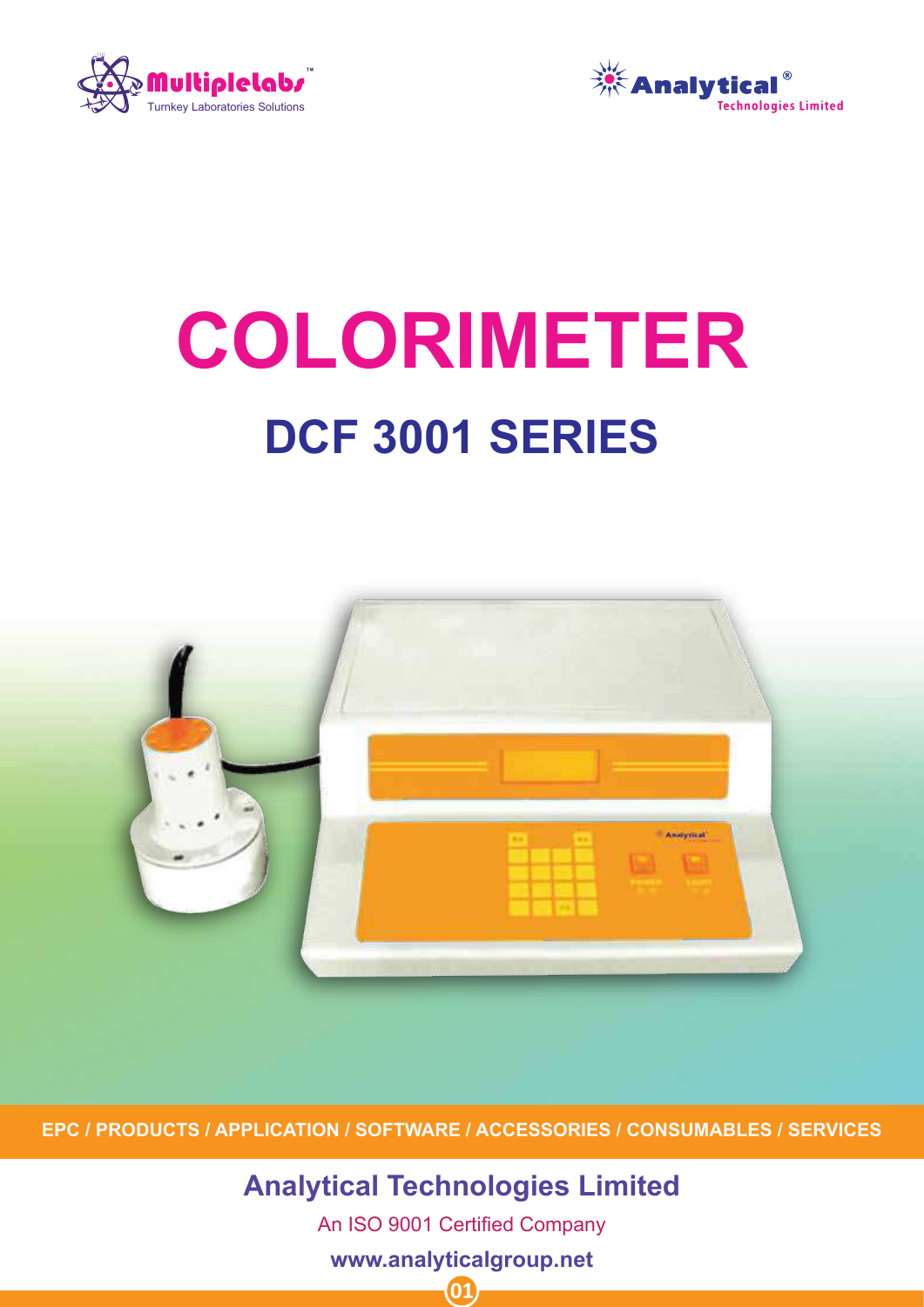![](_page_1_Picture_0.jpeg)

#### **Characteristics :**

- Automatic measurement of the reflected color of substances in forms of board, Powder and grain.
- LCD display.
- RS-232 interface and printer interface

#### **Specifications :**

- Illumination geometric conditions : o/d
- Sample light source : Combination of CIF standard illuminant D<sub>65</sub> and 10° wide Viewing field,  $X_{10}Y_{10}$ and  $Z_{10}$ .

 $\overline{\mathbf{0}}$ 

- Accuracy : ΔY ≤3, x ≤0.02, Δy ≤0.02,
- Repeatability : σu(Y)≤0.5, σu(x)≤0.003, σu (y)≤0.003
- Stability :  $\Delta$ (Y)  $\leq$ 0.6
- Weight (Gross) : 20kg
- Overall dimensions : 740mm × 520mm × 260mm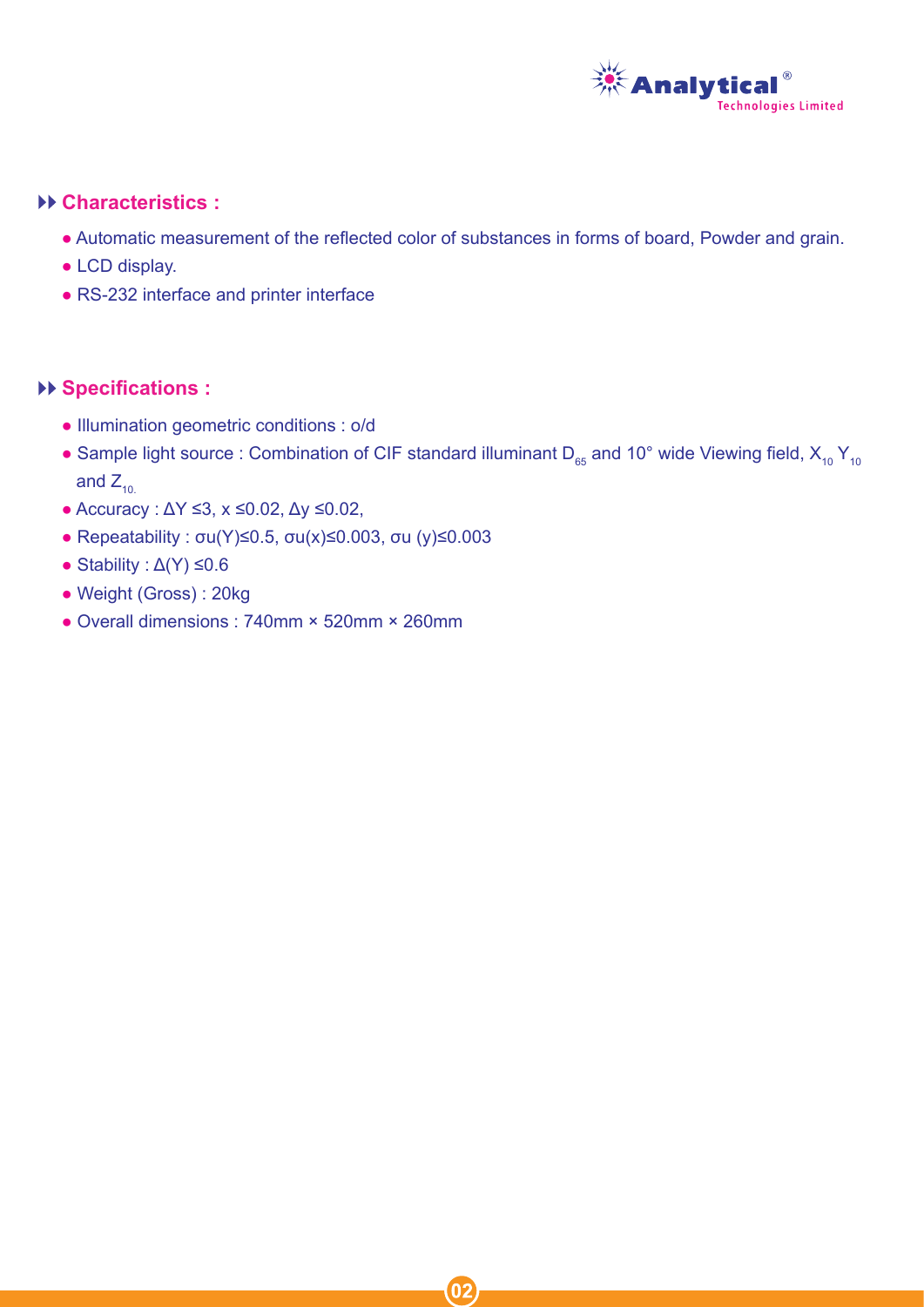![](_page_2_Picture_0.jpeg)

# **HPLC Servicing, Validation, Trainings and Preventive Maintenance :**

| <b>HPLC Servicing</b> | : We have team of service engineers who can attend to any make of HPLC promptly<br>@the most affordable cost. |
|-----------------------|---------------------------------------------------------------------------------------------------------------|
| <b>Trainings</b>      | : We also take up preventive maintenance to reduce downtime of HPLC's Trainings.                              |
| AMC's/CMC             | : We offer user training both in-House and at customer sites on PLC principles, operations, troubleshooting.  |
| <b>Validations</b>    | : We have protocols for carrying out periodic Validations as per GLP/ GMP/U SFDA<br>norms.                    |
| <b>Instruments</b>    | : We offer instruments/Renting Services Modules like pumps, detector etc. on Rent.                            |

![](_page_2_Picture_3.jpeg)

#### **About Analytical Technologies**

Analytical Technologies is synonymous for offering technologies for doing analysis and is the Fastest Growing Global Brand having presence in at least 96 countries across the globe. Analytical Technologies Limited is an ISO :9001 Certified Company engaged in Designing, Manufaturing, Marketing & providing Services for the Analytical, Chromatography, Spectroscopy, Bio Technology, Bio Medical, Clinical Diagnostics, Material Science & General Laboratory Instrumentation. Analytical Technologies, India has across the Country operations with at least 4 Regional Offices, 6 Branch Offices & Service Centers. Distributors & Channel partners worldwide.

#### **Our Products & Technologies**

![](_page_2_Picture_7.jpeg)

 $^{\prime}$ 03

Proteins & clinical chemistry